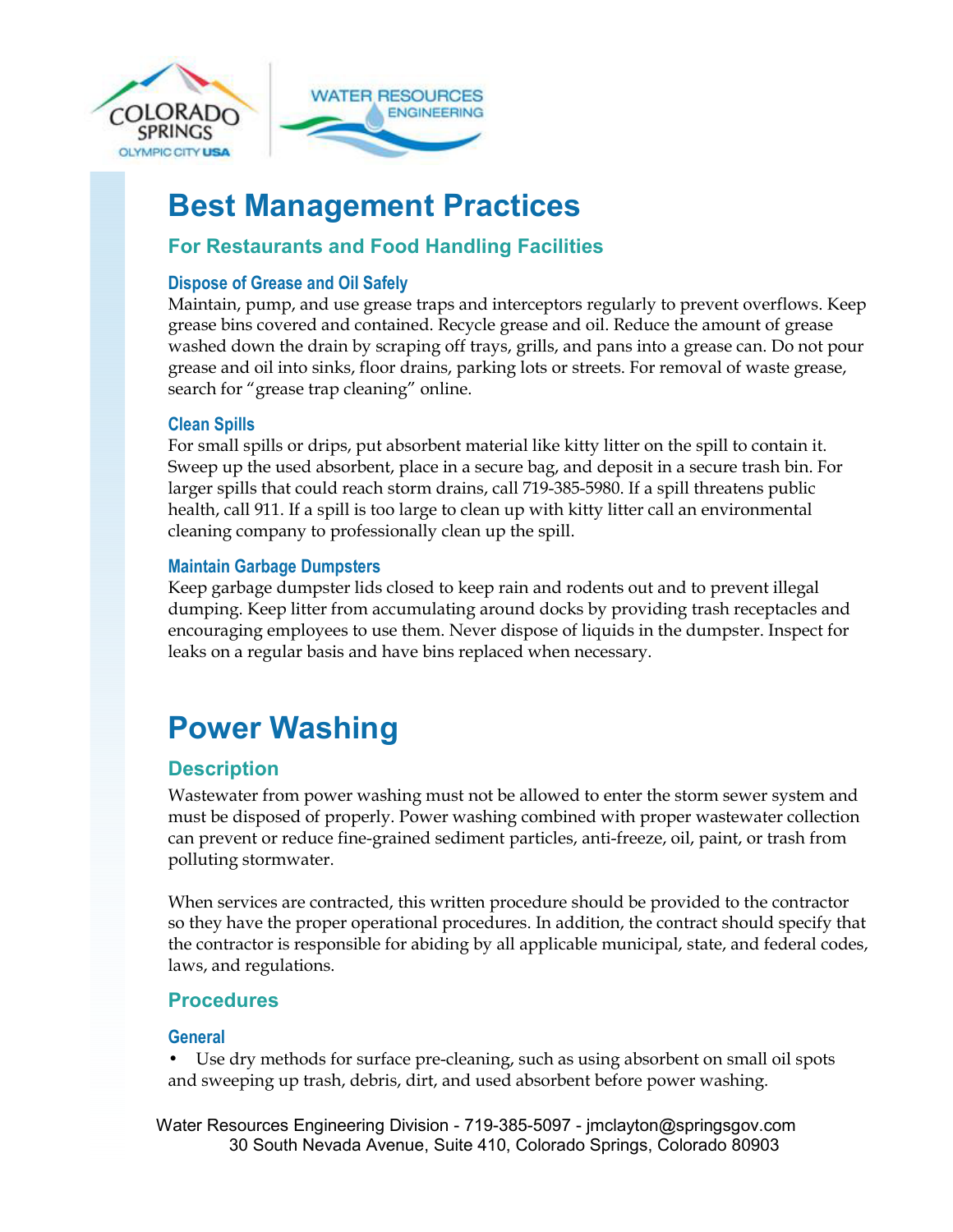

• Minimize the amount of water used during power washing activities.

**ENGINEERING** 

• Avoid using cleaning products that contain hazardous substances (e.g., hydrofluoric acid, muriatic acid, sodium hydroxide, bleach) that can turn wastewater into hazardous waste.

#### **Wastewater Collection**

- Identify the locations of all storm drains in the area and place inlet protection or drain covers at all locations, as needed.
- Locate high and low spots on the property to determine the area where wastewater will be pooled for collection.
- Equipment to contain and collect wastewater generated by power washing includes: vacuum pumps, booms, berms, portable containment areas, weighted storm drain covers, inflatable plumber's plugs, oil and water separators, holding tanks, portable sump pumps, hoses, and absorbent pads.
- Avoid mixing non-hazardous wastewater with wastewater known to contain hazardous substances or hazardous levels of pollutants. Mixing these wastes may increase the characteristic and/or total volume of waste, resulting in more expensive disposal and additional regulatory requirements.
- Place an oil-absorbent mat or pad on top of collected wastewater to help reduce the amount of oil re-deposited on the surface of the collection area.
- Wastewater can be filtered through an oil absorbent boom or oil/water separator and a filter to decrease the concentration of oil in the liquid and the amount of solids in the wastewater.
- Once wastewater has been collected, visible solids remaining in the collection area after liquids have evaporated must be swept up and properly disposed to prevent future discharges to the storm sewer system.

#### **Wastewater Disposal**

• Do not dispose of power washing wastewater into the storm sewer system.

• Power washing wastewater may be disposed of in an inside drain connected to the sanitary sewer system with the permission of the wastewater treatment plant (may require a permit) and the facility owner where the work is being performed. Collected wastewater can also be discharged to the sanitary sewer system at the power washer's place of business with the permission of the wastewater treatment plant, or can be taken directly to a wastewater treatment plant.

• Do not remove sewer manhole covers to dispose of wastewater to the sanitary sewer system without prior approval.

• Power washing wastewater may be discharged to landscaped areas if it is not harmful to vegetation, there is no ponding, and there is no runoff from the site to the storm sewer system.

> Report Spills and Dumping to the Spill Hotline 719-491-6096

Water Resources Engineering Division - 719-385-5097 - jmclayton@springsgov.com 30 South Nevada Avenue, Suite 410, Colorado Springs, Colorado 80903